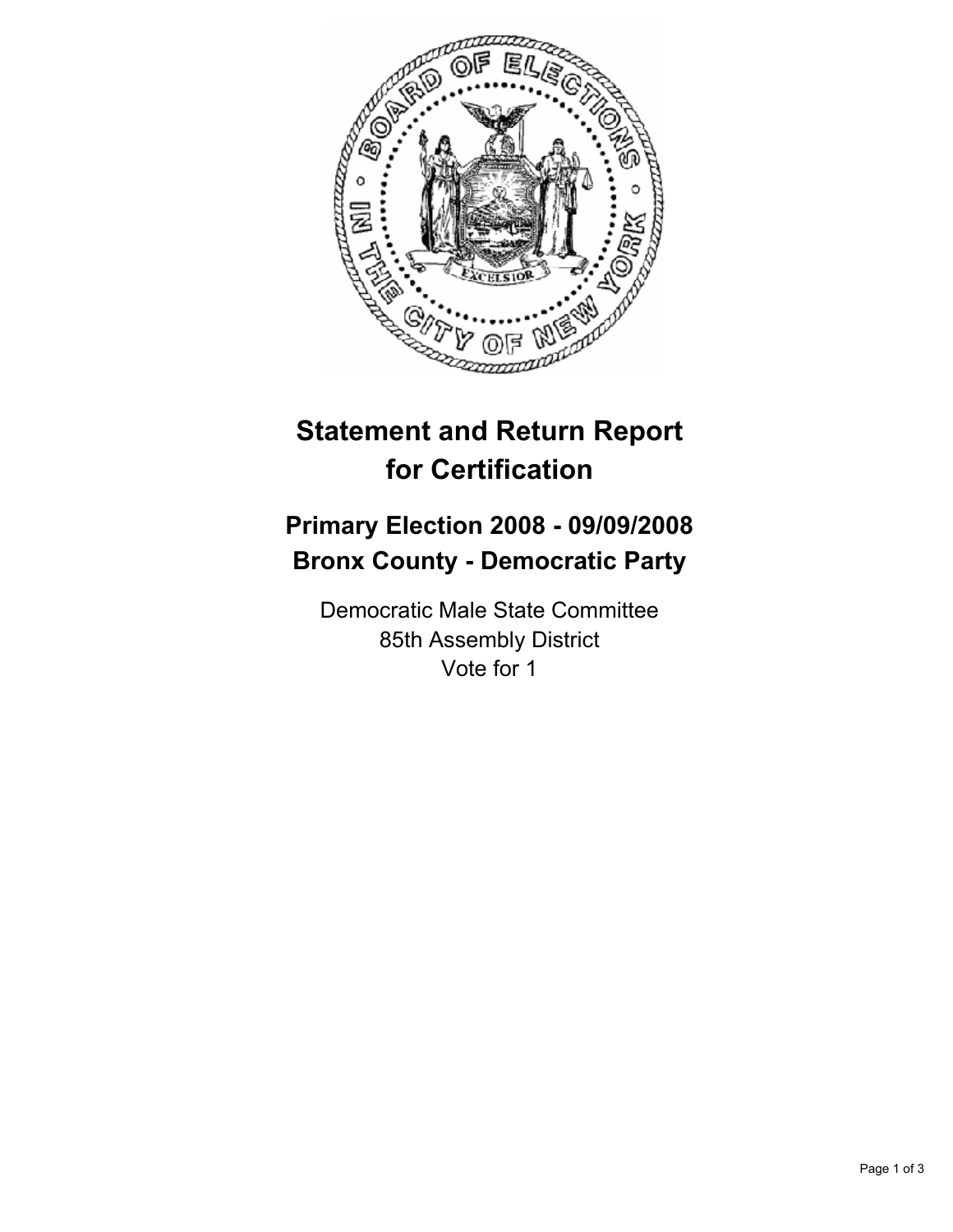

## **Assembly District 85**

| <b>Total Votes</b> | 2,561 |
|--------------------|-------|
| MIGUEL VELEZ       | 954   |
| MICHAEL A ROBLES   | 1,607 |
| AFFIDAVIT          | 257   |
| ABSENTEE/MILITARY  | 98    |
| <b>EMERGENCY</b>   | 13    |